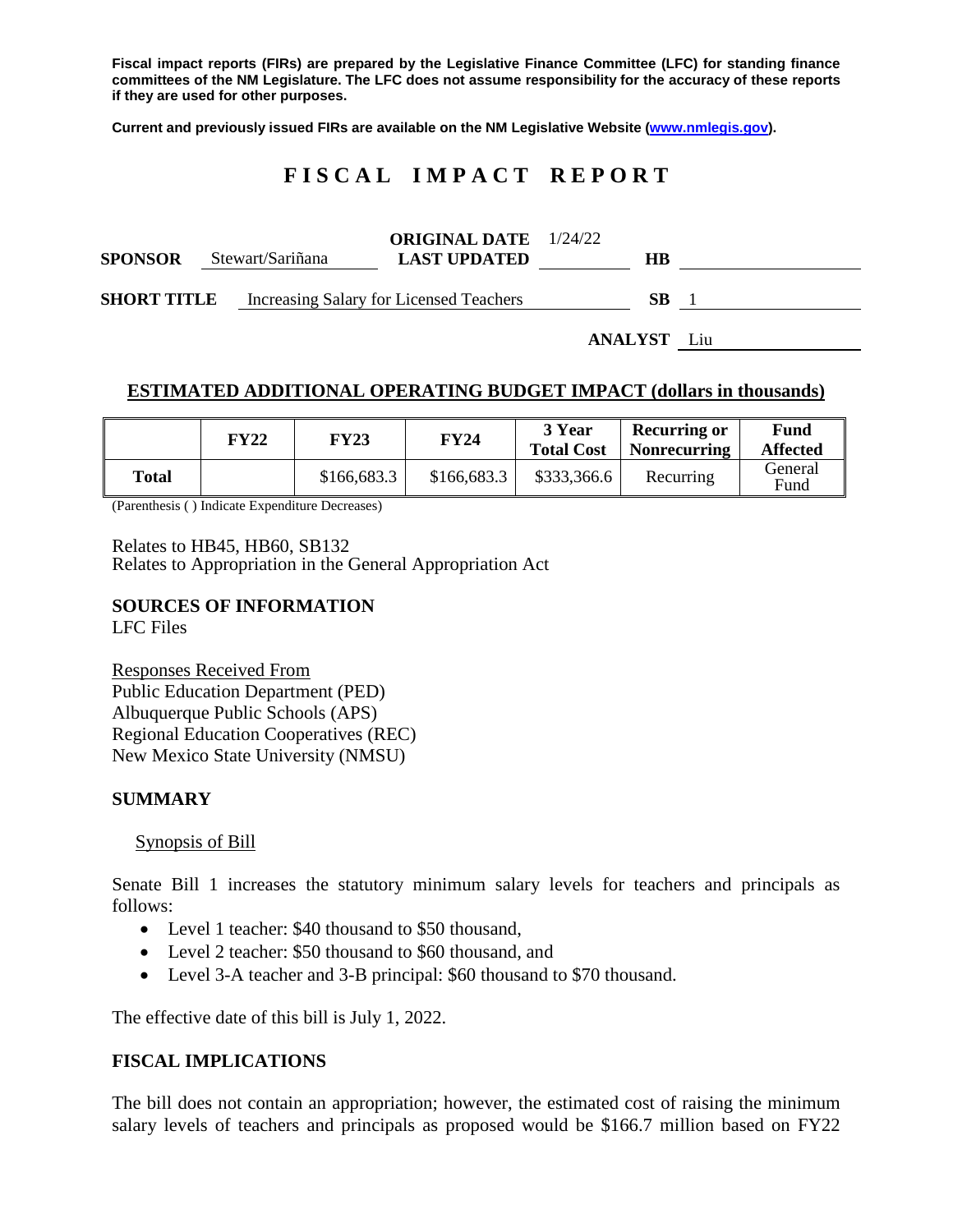operational data submitted by districts and charters. This estimate is solely the cost of raising base teacher and principal salaries up to the new statutory minimums proposed in the bill, absent any other compensation adjustments.

The FY23 executive budget recommendation includes \$200.5 million to the state equalization guarantee (SEG) distribution to cover the cost of the provisions of this bill. The FY23 LFC budget recommendation includes \$111.1 million to raise the minimum salary levels to \$48.5 thousand, \$57.5 thousand, and \$67.5 thousand for level 1, 2, 3-A, and 3-B licensees, respectively.

The estimated fiscal impact of this bill is highly dependent on the dataset used to calculate existing base salaries. Differences between teacher and principal FTE information in the PED's STARS database and operational budget documents (Worksheets 4 and 5) can result in different projected salary increases each year. The following chart illustrates the differences between STARS and Worksheets 4 and 5 data:

| <b>Licensure Level</b>     | <b>STARS</b> | <b>STARS</b>          | <b>Worksheets 4/5</b> | <b>Worksheets 4/5</b> |
|----------------------------|--------------|-----------------------|-----------------------|-----------------------|
| (Responsibility Factor)    | FY22 FTE     | <b>Average Salary</b> | FY22 FTE              | <b>Average Salary</b> |
| Level 1 Teachers           | 2.717        | \$42,910              | 4.051                 | \$44,377              |
| Level 2 Teachers           | 7,998        | \$53,353              | 8,357                 | \$55,728              |
| Level 3-A Teachers         | 10,136       | \$65,987              | 7,464                 | \$67,490              |
| Level 3-B Principals       | 1,296        | \$84,453              | 1.126                 | \$85,133              |
| <b>SB1 Estimated Costs</b> |              | \$200,467,200         | \$166,683,300         |                       |

Increases to the minimum salary levels in the three-tiered licensure system will also increase the cost of implementing K-5 Plus and Extended Learning Time (ELT) programs, as teachers receive additional compensation beyond the base salary level for the extra instructional time.

Providing a significant increase in educator salaries will likely have a positive impact on the funded status of educator retirement funds over the long-term. Once pay is increased, the pension benefit promised to individuals will increase significantly, thus increasing the unfunded liability. However, over time the increased contributions from higher salaries will be invested, and the assumed return on those investments will begin to reduce the unfunded liability, gradually providing a net gain to the fund. Based on prior analysis, a one-time increase of pay of 15 percent could improve the funding period by around 4.5 years, reducing the ERB funding period from the current 61 years to 56.5 years.

## **SIGNIFICANT ISSUES**

In 2003, the Legislature established the three-tiered licensure system, creating a career advancement system for teachers with a starting salary of \$30 thousand. Since then, the state has raised minimum salary levels five times, starting most recently in 2015:

|           | <b>FY03</b> | <b>FY15</b> | <b>FY16</b> | <b>FY17</b> | <b>FY19</b> | <b>FY20</b> | SB1      |
|-----------|-------------|-------------|-------------|-------------|-------------|-------------|----------|
| Level 1   | \$30,000    | \$32,000    | \$34,000    | \$34,000    | \$36,000    | \$41,000    | \$50,000 |
| _evel 2   | \$40,000    | \$40,000    | \$40,000    | \$42,000    | \$44,000    | \$50,000    | \$60,000 |
| Level 3-A | \$50,000    | \$50,000    | \$50,000    | \$52,000    | \$54,000    | \$60,000    | \$70,000 |
| Level 3-B | \$50,000    | \$50,000    | \$50,000    | \$50,000    | \$54,000    | \$60,000    | \$70,000 |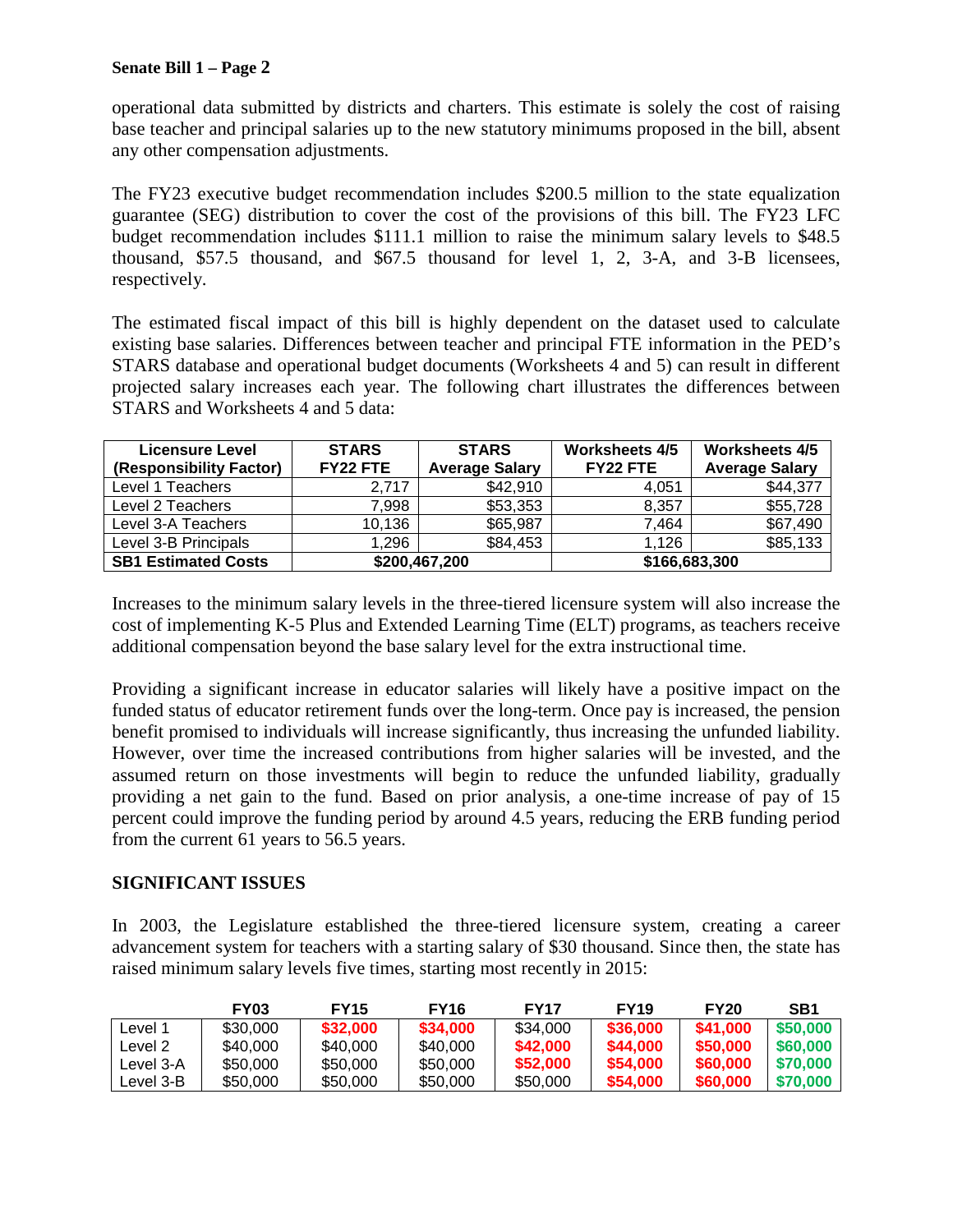#### **Senate Bill 1 – Page 3**

APS notes large increases to the minimum salary level for each tier will have the effect of flattening salaries across nearly all licensees within each tier. In almost all cases, the new minimum will also be the maximum salary in each tier, regardless of years of experience for each licensee.

APS provides a salary schedule to non-teacher school site staff based on the three-tier licensure system. This includes nurses, librarians, counselors, social workers, interpreters, Speech/Language Pathologists, Physical Therapists, Occupational Therapists, Audiologists, Orientation/Mobility Specialists, Educational Diagnosticians, Transition Specialists, and School Psychologists. The district notes funding for minimum salary level raises should also consider impacts to the aforementioned direct support professionals.

RECs indicate the salary increase will help the state recruit and retain teachers. Additionally, RECs employ about 40 level 2 and level 3-A teachers on staff across the state. REC estimates additional operating costs for these teachers could be up to \$534 thousand per year.

On February 14, 2019, the 1st Judicial District Court issued a final judgment and order on the consolidated *Martinez v. New Mexico* and *Yazzie v. New Mexico* education sufficiency lawsuits, and found that New Mexico's public education system failed to provide a constitutionally sufficient education for at-risk students, particularly English language learners, Native American students, and special education students. The court's findings suggested overall public school funding levels, financing methods, and PED oversight were deficient. As such, the court enjoined the state to provide sufficient resources, including instructional materials, properly trained staff, and curricular offerings, necessary for providing the opportunity for a sufficient education for all at-risk students.

## **PERFORMANCE IMPLICATIONS**

Provisions of this bill may improve teacher recruitment and retention rates. According to the National Center for Education Statistics, the number of teachers in New Mexico grew to 21.8 thousand FTE in FY20, an increase of 711 FTE, or 3.4 percent, from the prior year. Preliminary estimates suggest many teachers may have left in FY21 due to challenges brought forth by the Covid-19 pandemic. Educator retirements in July 2021 increased by 40 percent and included 1,079 public school employees.

PED notes raising minimum salary levels will increase regional competitiveness for starting and average educator pay. For FY22, average starting teacher pay in New Mexico was \$41.2 thousand, about \$3,368 lower than the highest-paying neighboring state of Texas. Average New Mexico teacher pay was \$54.3 thousand, about \$3,450 lower than Colorado, which had the highest average teacher salaries. After New Mexico raised teacher minimum salaries in FY20, statewide teacher vacancies dropped from 740 positions to 644 positions and the number of candidates admitted into educator preparation programs grew from 1,094 students to 1,287 students.

## **ADMINISTRATIVE IMPLICATIONS**

Provisions of this bill would require PED to track teacher and principal salaries to ensure schools meet new statutory minimum salary level requirements. The bill would have minimal or no administrative impact, as the department already uses Worksheets 4 and 5 to track and oversee salary increases as required by statute.